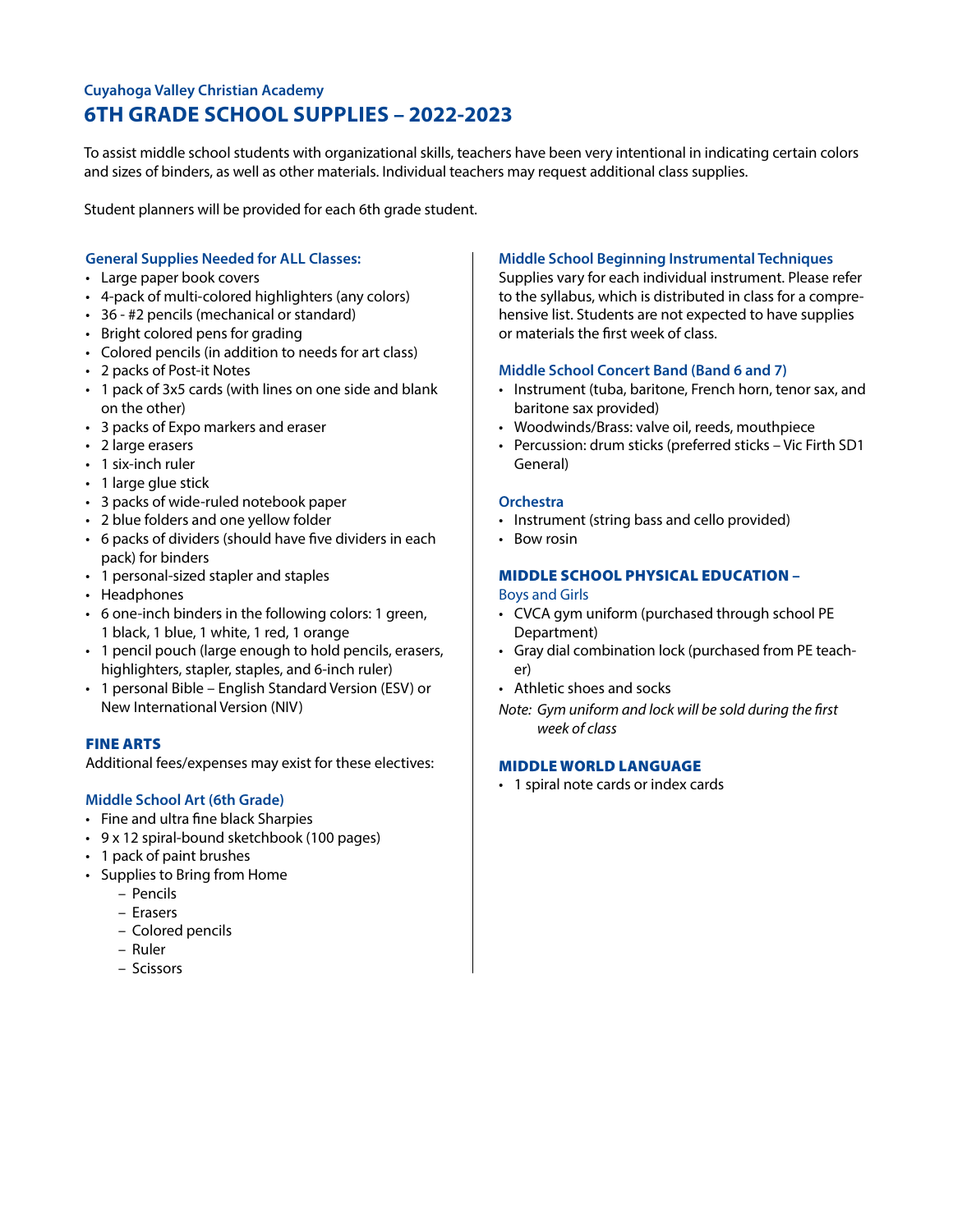# **Cuyahoga Valley Christian Academy 7TH GRADE SCHOOL SUPPLIES – 2022-2023**

To assist middle school students with organizational skills, teachers have been very intentional in indicating certain colors and sizes of binders, as well as other materials. Individual teachers may request additional supplies.

Student planners will be provided for each 7th grade student.

## **General Supplies Needed for ALL Classes**

- 1 pack of colored pencils for Science
- 2 large paper book covers
- 2 pack of highlighters (any colors)
- 24 #2 pencils (mechanical or standard)
- 2 large erasers
- 1 six-inch ruler
- 5 packs of wide-ruled notebook paper
- 1 blue folder, 1 orange folder, 1 black folder, 1 yellow folder
- 4 packs of dividers (at least five dividers in each pack)
- 1 personal-sized stapler and staples
- ½-inch or 1-inch binders:
	- Red binder for Math
	- Green binder for Science
	- White binder for Bible
	- Black binder for Social Studies
- 1 pencil pouch (large enough to hold pencils, pens, erasers, highlighters, and 6-inch ruler)
- 1 personal Bible There is no specific translation required for 7th grade Bible class, most Chapel speakers and high school Bible classes use the English Standard Version (ESV)

## **To be asked for by individual teachers on the first day of school:**

# MATH

- **Pre-Algebra 7**
- 3-hole pencil pouch for binder (to hold calculator)
- Notebook
- Glue stick
- Dry erase maker
- 3 packs of lined index cards (100 count) for Pre-Algebra 7 ONLY
- Calculator Texas Instruments TI-30XS, TI-30X IIS \*\* Students will need a graphing calculator for high school but currently the Math Department is evaluating what the best model will be moving forward, so please wait to purchase a graphing calculator.

## FINE ARTS

Additional fees/expenses may exist for these courses:

#### **Middle School Art (7th Grade)**

- Fine and ultra fine black Sharpies
- 9 x 12 spiral-bound sketchbook (100 pages)
- 1 pack of paint brushes
- Supplies to Bring from Home
	- Pencils
	- Erasers
	- Colored pencils
	- Ruler
	- Scissors

### **Middle School Beginning Instrumental Techniques**

Supplies vary for each individual instrument. Please refer to the syllabus, which is distributed in class for a comprehensive list. Students are not expected to have supplies or materials the first week of class.

#### **Middle School Concert Band (Band 6 and 7)**

- Instrument (tuba, baritone, French horn, tenor sax, and baritone sax provided)
- Woodwinds/Brass: valve oil, reeds, mouthpiece
- Percussion: drum sticks (preferred sticks Vic Firth SD1 General)

#### **Orchestra**

- Instrument (string bass and cello provided)
- Bow rosin

### MIDDLE SCHOOL HEALTH & PHYSICAL EDUCATION Boys and Girls

- CVCA gym uniform (purchased through school PE Department)
- Gray dial combination lock (purchased from PE teacher)
- Athletic shoes and socks
- *Note: Gym uniform and lock will be sold during the first week of class*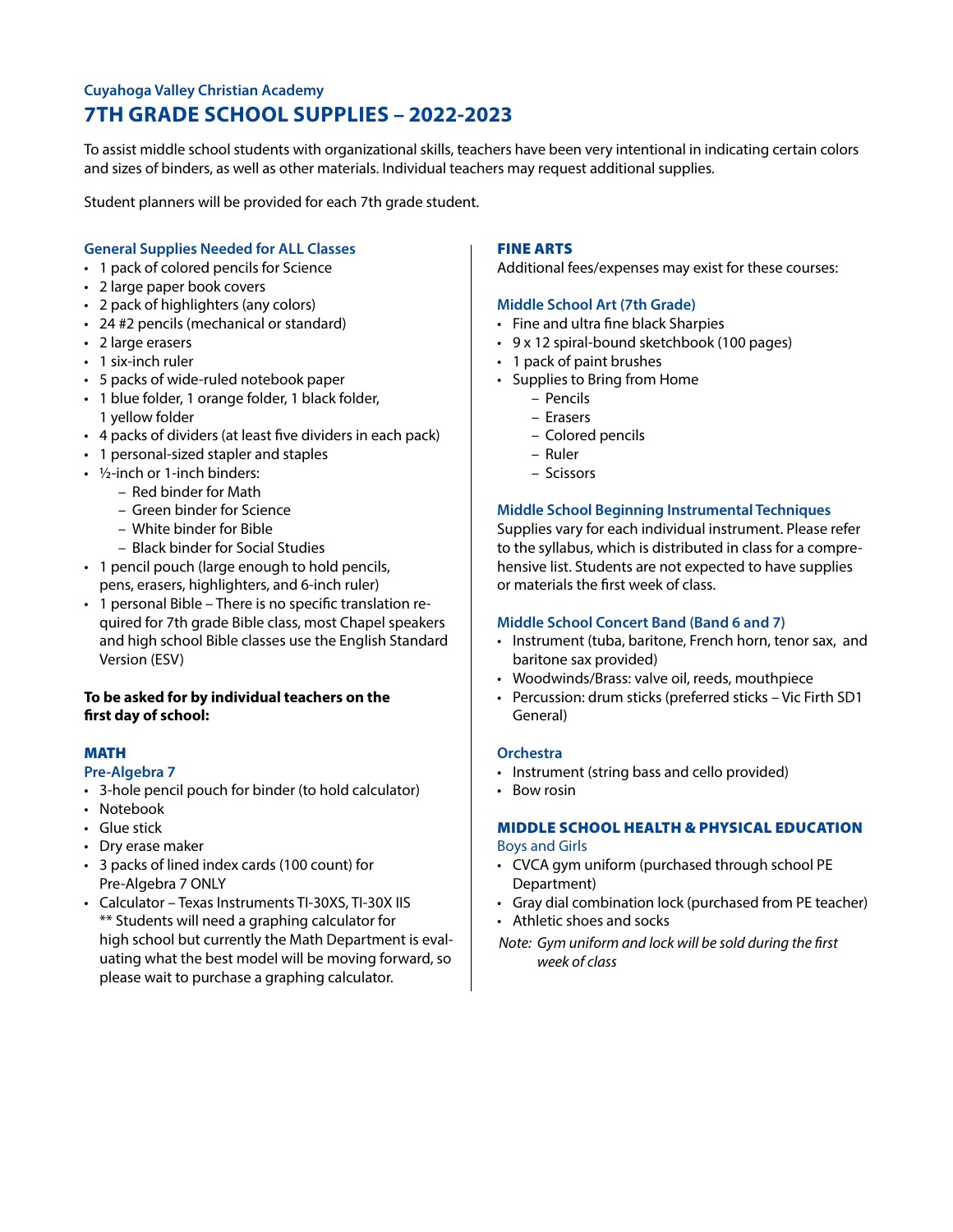# **Cuyahoga Valley Christian Academy 8TH GRADE SCHOOL SUPPLIES – 2022-2023**

To assist middle school students with organizational skills, teachers have been very intentional in indicating certain colors and sizes of binders, as well as other materials. Individual teachers may request additional supplies.

## **General Supplies Needed for ALL Classes**

- $\cdot$  3 1½-inch binders to share over 5 core subjects (Bible, English, History, Math, Science)
- Blunt scissors
- Book socks or paper book covers
- 16 divider tabs (3-English, 3-Math, 5-History, 5-Science)
- 2-pocket, 3-prong green folder (Health)
- Eraser
- Glue stick
- Highlighter yellow
- 1 personal Bible most Chapel speakers and high school classes use the English Standard Version (ESV)
- Pencils 4 #2 mechanical or standard
- Pens 2 black or blue; 2 green
- Small box of colored pencils
- 12-inch English/metric ruler
- Student planner
- White-out pen
- Loose-leaf notebook paper (no spiral notebook paper)
- Public library card
- Earbuds or headphones

## BIBLE

- 1 pack of 3x5 cards
- 1 pack of colored pencils

## MATH

## **Advanced Pre-Algebra**

- Checking pens (bright color: blue, green, purple, etc.)
- Pack of dry erase markers per semester
- Graph paper
- Straight-edge (ruler is fine)
- Wireless mouse (for navigating online math platform)
- Calculator Texas Instruments TI-30XS or TI-30X IIS; TI-30XA also acceptable *(Etch name on non-removable part of calculator)* \*\* Students will need a graphing calculator for high school but the Math Department is evaluating what the best model will be moving forward, so please wait to purchase a graphing calculator.

## **Middle School Algebra 1**

- Checking pens (bright color: blue, green, purple, etc.)
- Graph paper
- Straight-edge (ruler)
- Wireless mouse (for navigating online math platform)
- Calculator Any TI-84 series graphing calculator *Note: etch name on non-removable part of calculator*

## FINE ARTS

Additional fees/expenses may exist for these electives:

## **Middle School Art (8th Grade)**

- Fine and ultra fine black Sharpies
- 9 x 12 spiral bound sketchbook (100 pages)
- 1 pack of paint brushes
- Supplies to bring from home:
	- Pencils Ruler
	- Erasers Scissors
	- Colored pencils

## **Art 1 – High School Level**

Supply Kit – \$25.00 purchased from CVCA (purchased in bulk at a discounted rate) includes:

- Sketchbook
- Drawing pencils (2H, HB, 2B, 9B)
- Handheld pencil sharpener
- Kneaded eraser
- White vinyl eraser
- General's Factis eraser pen
- Paper blending stick
- Paper portfolio
- Aleene's Original Tacky Glue
- 1-inch Glaze brush
- Safety glasses
- Round sponge
- Needle tool
- Fettling knife
- Wooden tool
- Mosaic base

## **Symphonic Band**

*See Band Handbook for Pep Band supplies*

- Instrument (tuba, baritone, French horn, tenor sax, and baritone sax provided)
- Brass: valve oil, tuning slide grease
- Woodwinds: #3 reeds or harder (except flutes)
- Percussionists: "2B" drumsticks, or equivalent (Vic Firth SDI General preferred)

#### **Orchestra**

- Instrument (string bass and cello provided)
- Bow rosin

## **Middle School Media and Design**

StoryBoard Sketchpad (available on Amazon)

#### MIDDLE SCHOOL PE – Boys and Girls

- CVCA gym uniform (purchased through PE teacher first week of class)
- Gray dial combination lock (purchased from PE teacher)
- Athletic shoes and socks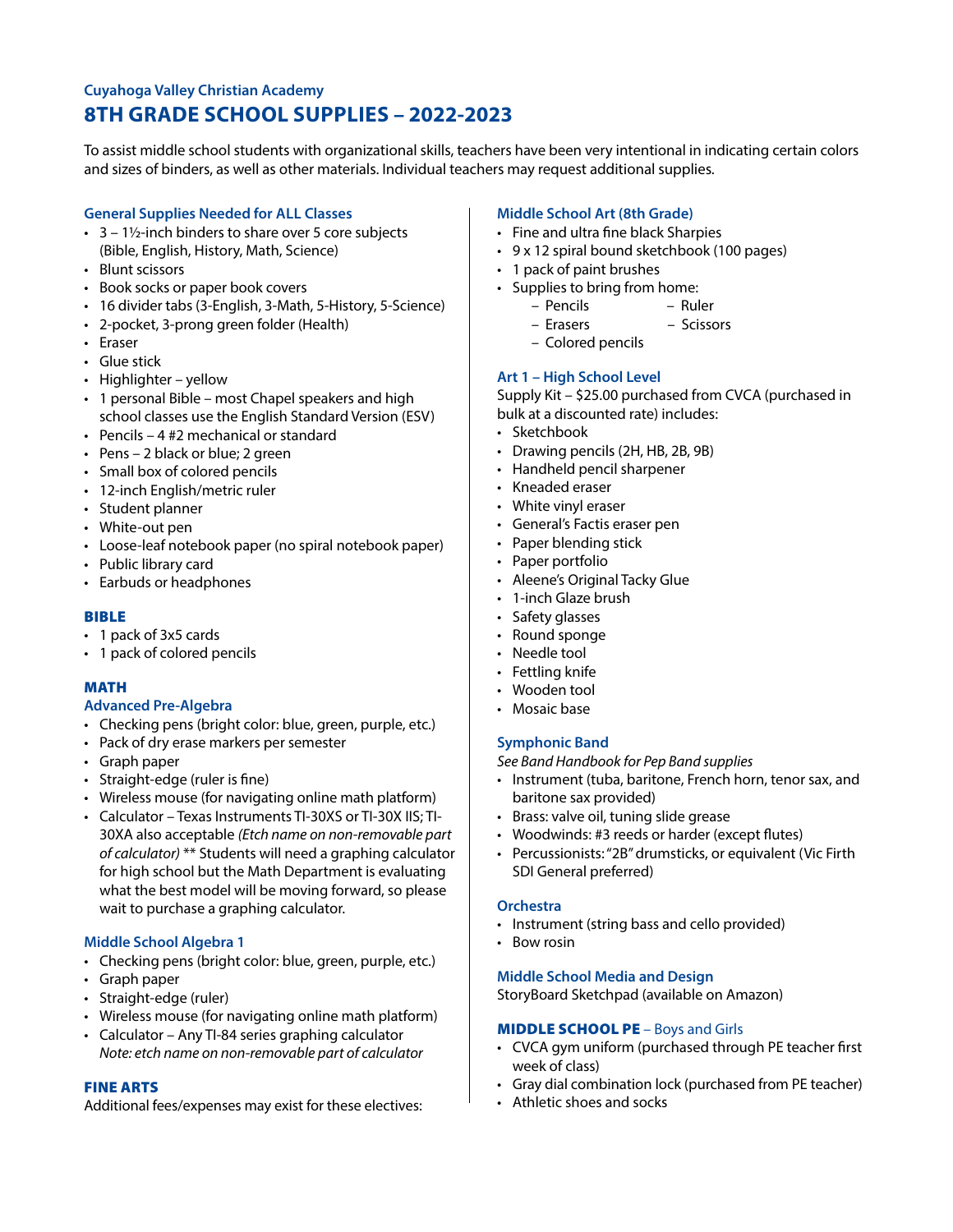# **Cuyahoga Valley Christian Academy 9TH-11TH GRADE SCHOOL SUPPLIES – 2022-2023**

Individual teachers may request additional supplies.

## **The Basics – Used in all Classes**

- 1 personal Bible most Chapel speakers and high school classes use the English Standard Version (ESV), Study Bible recommended
- Book socks or paper book covers
- College-ruled notebook paper
- Divider tabs 5-cut
- Eraser
- Highlighter yellow
- Pencils #2 mechanical or standard
- Pens 2 each black, blue, green, red
- White-out pen
- Public library card

#### BIBLE *(All classes, including Biblical Greek & Worship Leadership)*

• 1½-inch 3-ring clear view binder

## **Biblical Greek**

• 3x5 multi-colored index cards

## ENGLISH

## **Global Lit. and Comp. 1 (Global Perspectives)**

- 3-ring binder with divider tabs
- Pocket folder
- Composition notebook

## **Global Lit. and Comp. 1 (Global Perspectives) Enriched**

- 3-ring binder with divider tabs
- Notebook paper for binder
- Composition notebook (journal)
- 4x6 index cards in different colors

## **English Lit. and Comp. 3 (American & British Dev.)**

- 1½-inch 3-ring clear view binder
- Composition notebook

## **Honors English Lit. and Comp.**

- 3-ring binder (any size)
- 3-ring clear view binder, at least 1½-inch with at least 3 divider tabs

## **AP English Lit. and Comp.**

- 3-ring binder (any size)
- 3-ring clear view binder, at least 1½-inch with at least 3 divider tabs (if you took Honors and still have your portfolio binder, you can keep using it for this)

#### **AP English Lang. and Comp.**

- Folder or binder to be used for notes
- 2-inch binder to be used for writing portfolio

## **CL English Comp. and Lit. in Society**

- 3-ring binder with divider tabs
- Notebook paper for binder

#### FINE ARTS (All classes)

Additional fees/expenses may exist for these electives

#### **AP Music Theory**

• Any folder or binder

### **Art 1**

Supply Kit: \$25.00 purchased from CVCA on the first day of class. *(Supplies purchased in bulk at a discounted rate.)*

## **2D Art 2: Drawing**

Supply Kit: \$20.00 purchased from CVCA on the first day of class. *(Supplies purchased in bulk at a discounted rate.)*

### **2D Art 2: Painting**

- Hard-bound black sketchbook (\$5 purchased from CVCA on the first day of class)
- Paint Brushes:
	- 1 small round brush
	- 1 large round brush
	- 1-inch flat brush
	- ½-inch or smaller flat
- Helpful brushes: Filbert, bright, detail round, fan
- A set of acrylic paints Liquitex Basics (or similar) are good. Be sure to get 4 oz. TUBES, not jars.
	- Cadmium Yellow (medium hue)
	- Primary Blue/ Cerulean Blue
	- Ultramarine Blue
	- Primary Red
	- Cadmium Red (medium hue)
	- Yellow Oxide
	- Burnt Sienna/Red Oxide
	- Burnt Umber
	- Titanium White (you may want to invest in a large tube of this)
	- Optional: Black
- Small, old towel
- Apron or painting shirt
- Bag that fits all painting materials
- 16x20 Canvas (purchase a canvas that has been stapled in the back rather than the sides)

#### **3D Art 2 Clay/Sculpture**

Supply Kit: \$15.00 purchased from CVCA on the first day of class. *(Supplies purchased in bulk at a discounted rate.)*

## **3D Art 2 Fibers**

Supply Kit: \$15.00 purchased from CVCA on the first day of class. *(Supplies purchased in bulk at a discounted rate.)*

#### **2D Art 3**

- Portfolio show fee \$25
- Black hardbound sketchbook
- \*\* Additional supplies maybe needed depending on your concentration